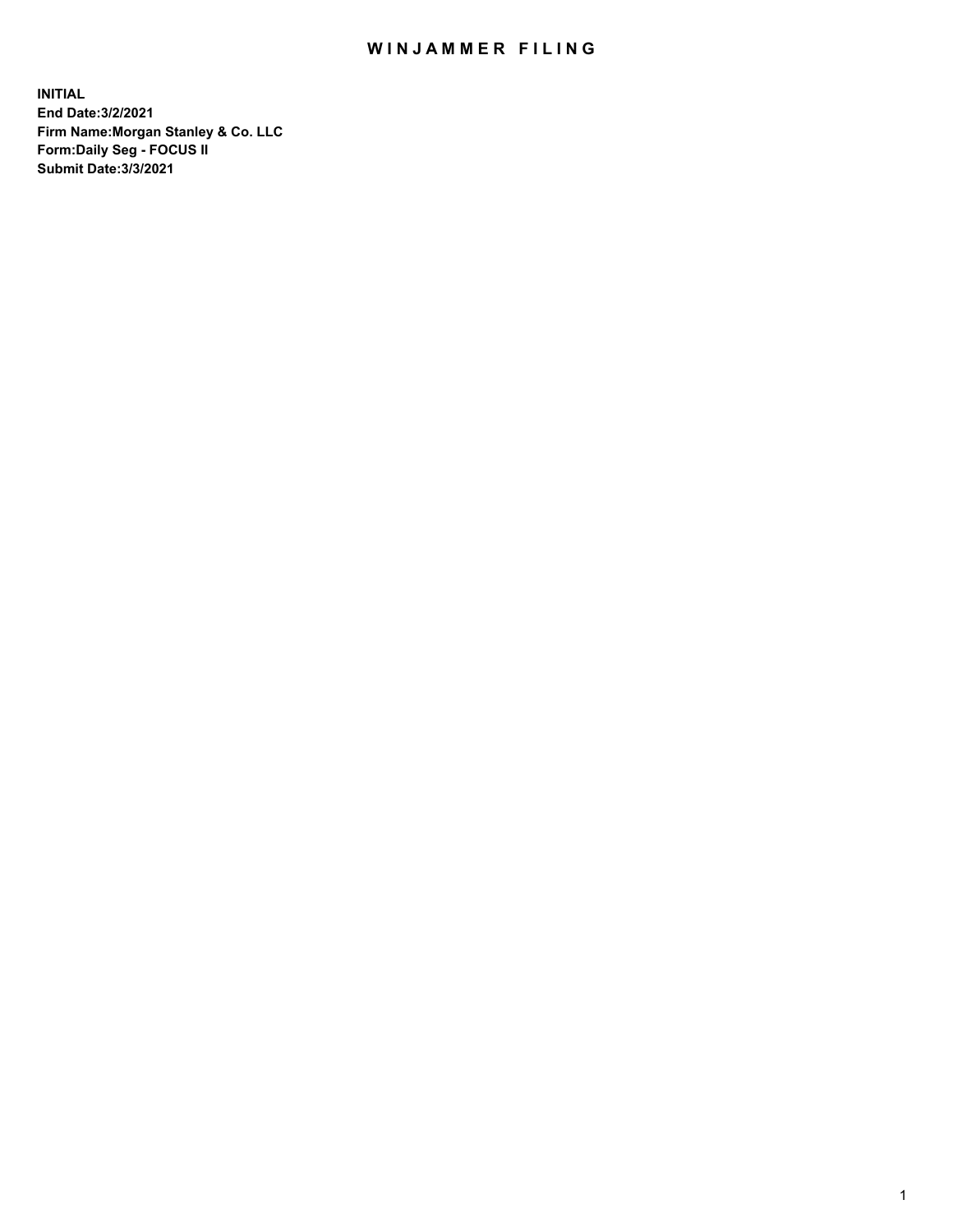**INITIAL End Date:3/2/2021 Firm Name:Morgan Stanley & Co. LLC Form:Daily Seg - FOCUS II Submit Date:3/3/2021 Daily Segregation - Cover Page**

| Name of Company                                                                                                                                                                                                                                                                                                                | <b>Morgan Stanley &amp; Co. LLC</b>                    |
|--------------------------------------------------------------------------------------------------------------------------------------------------------------------------------------------------------------------------------------------------------------------------------------------------------------------------------|--------------------------------------------------------|
| <b>Contact Name</b>                                                                                                                                                                                                                                                                                                            | <b>Ikram Shah</b>                                      |
| <b>Contact Phone Number</b>                                                                                                                                                                                                                                                                                                    | 212-276-0963                                           |
| <b>Contact Email Address</b>                                                                                                                                                                                                                                                                                                   | Ikram.shah@morganstanley.com                           |
| FCM's Customer Segregated Funds Residual Interest Target (choose one):<br>a. Minimum dollar amount: ; or<br>b. Minimum percentage of customer segregated funds required:%; or<br>c. Dollar amount range between: and; or<br>d. Percentage range of customer segregated funds required between:% and%.                          | 235,000,000<br><u>0</u><br><u>00</u><br>0 <sub>0</sub> |
| FCM's Customer Secured Amount Funds Residual Interest Target (choose one):<br>a. Minimum dollar amount: ; or<br>b. Minimum percentage of customer secured funds required:%; or<br>c. Dollar amount range between: and; or<br>d. Percentage range of customer secured funds required between:% and%.                            | 140,000,000<br><u>0</u><br><u>00</u><br>0 <sub>0</sub> |
| FCM's Cleared Swaps Customer Collateral Residual Interest Target (choose one):<br>a. Minimum dollar amount: ; or<br>b. Minimum percentage of cleared swaps customer collateral required:% ; or<br>c. Dollar amount range between: and; or<br>d. Percentage range of cleared swaps customer collateral required between:% and%. | 92,000,000<br><u>0</u><br>0 Q<br>0 <sub>0</sub>        |

Attach supporting documents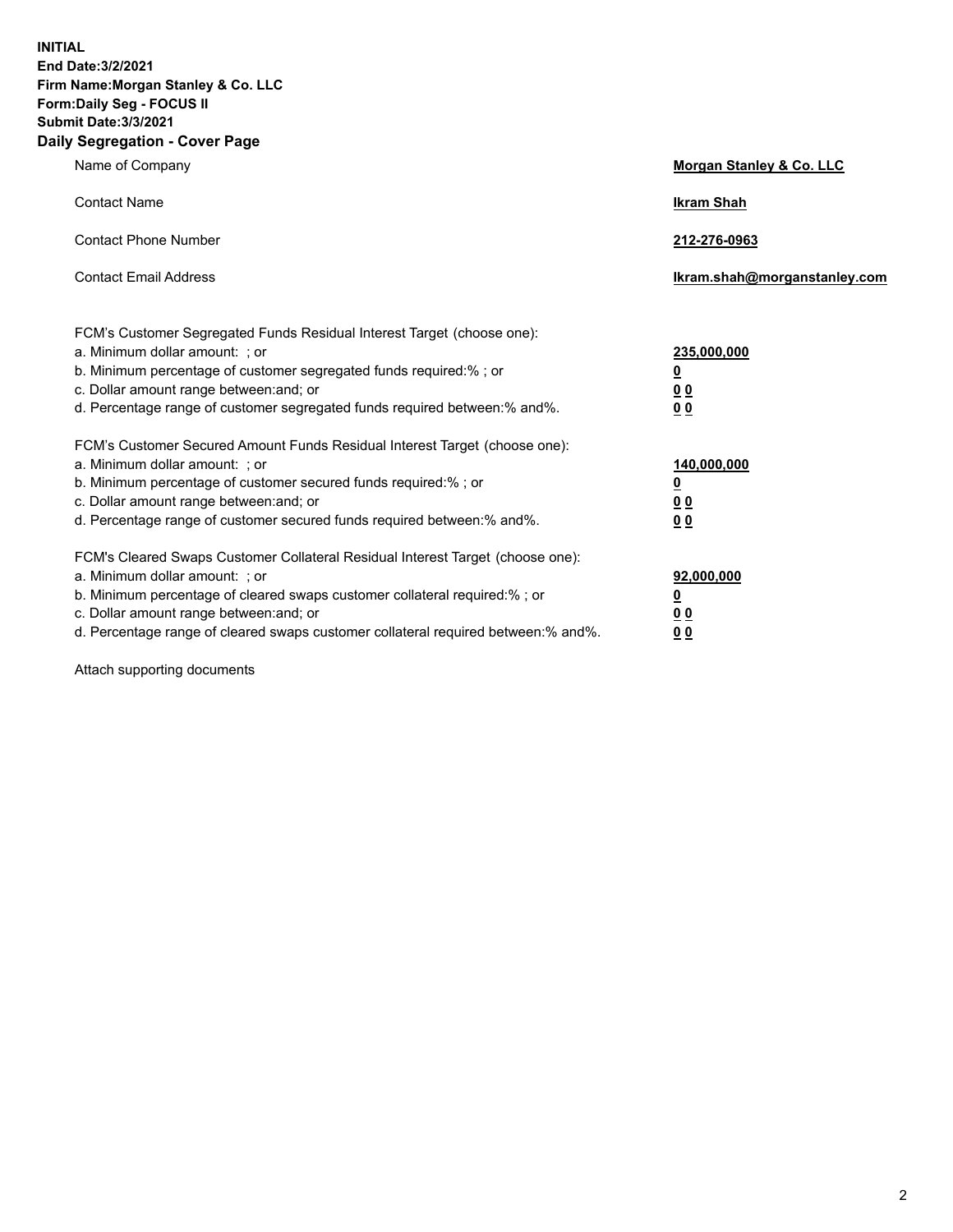## **INITIAL End Date:3/2/2021 Firm Name:Morgan Stanley & Co. LLC Form:Daily Seg - FOCUS II Submit Date:3/3/2021 Daily Segregation - Secured Amounts** Foreign Futures and Foreign Options Secured Amounts Amount required to be set aside pursuant to law, rule or regulation of a foreign government or a rule of a self-regulatory organization authorized thereunder 1. Net ledger balance - Foreign Futures and Foreign Option Trading - All Customers A. Cash **4,635,536,446** [7315] B. Securities (at market) **2,239,004,990** [7317] 2. Net unrealized profit (loss) in open futures contracts traded on a foreign board of trade **888,864,232** [7325] 3. Exchange traded options a. Market value of open option contracts purchased on a foreign board of trade **29,907,107** [7335] b. Market value of open contracts granted (sold) on a foreign board of trade **-27,445,119** [7337] 4. Net equity (deficit) (add lines 1. 2. and 3.) **7,765,867,656** [7345] 5. Account liquidating to a deficit and account with a debit balances - gross amount **70,623,249** [7351] Less: amount offset by customer owned securities **-69,918,315** [7352] **704,934** [7354] 6. Amount required to be set aside as the secured amount - Net Liquidating Equity Method (add lines 4 and 5) 7. Greater of amount required to be set aside pursuant to foreign jurisdiction (above) or line 6. FUNDS DEPOSITED IN SEPARATE REGULATION 30.7 ACCOUNTS 1. Cash in banks A. Banks located in the United States **620,691,144** [7500] B. Other banks qualified under Regulation 30.7 **787,166,630** [7520] **1,407,857,774** 2. Securities A. In safekeeping with banks located in the United States **490,818,734** [7540] B. In safekeeping with other banks qualified under Regulation 30.7 **22,671,112** [7560] **513,489,846** 3. Equities with registered futures commission merchants A. Cash **22,587,746** [7580] B. Securities **0** [7590] C. Unrealized gain (loss) on open futures contracts **592,707** [7600] D. Value of long option contracts **0** [7610]

- E. Value of short option contracts **0** [7615] **23,180,453** [7620]
- 4. Amounts held by clearing organizations of foreign boards of trade
	- A. Cash **0** [7640]
	- B. Securities **0** [7650]
	- C. Amount due to (from) clearing organization daily variation **0** [7660]
	- D. Value of long option contracts **0** [7670]
	- E. Value of short option contracts **0** [7675] **0** [7680]
- 5. Amounts held by members of foreign boards of trade
	-
	-
	- C. Unrealized gain (loss) on open futures contracts **888,271,525** [7720]
	- D. Value of long option contracts **29,907,107** [7730]
	- E. Value of short option contracts **-27,445,119** [7735] **6,038,322,528**
- 6. Amounts with other depositories designated by a foreign board of trade **0** [7760]
- 7. Segregated funds on hand **0** [7765]
- 8. Total funds in separate section 30.7 accounts **7,982,850,601** [7770]
- 9. Excess (deficiency) Set Aside for Secured Amount (subtract line 7 Secured Statement Page 1 from Line 8)
- 10. Management Target Amount for Excess funds in separate section 30.7 accounts **140,000,000** [7780]
- 11. Excess (deficiency) funds in separate 30.7 accounts over (under) Management Target **76,278,011** [7785]

**0** [7305]

**7,766,572,590** [7355]

## **7,766,572,590** [7360]

[7530]

[7570]

 A. Cash **3,422,073,871** [7700] B. Securities **1,725,515,144** [7710] [7740] **216,278,011** [7380]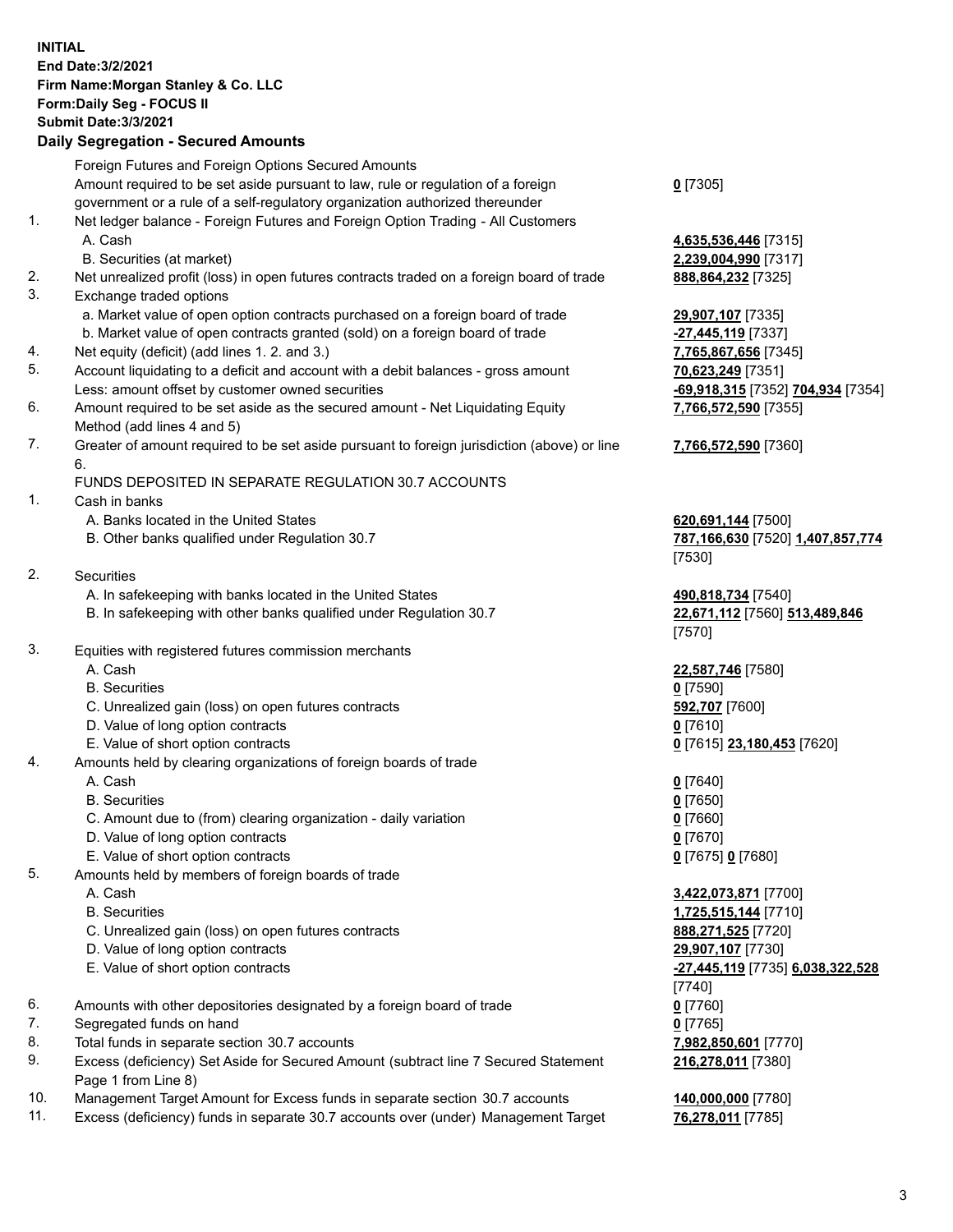**INITIAL End Date:3/2/2021 Firm Name:Morgan Stanley & Co. LLC Form:Daily Seg - FOCUS II Submit Date:3/3/2021 Daily Segregation - Segregation Statement** SEGREGATION REQUIREMENTS(Section 4d(2) of the CEAct) 1. Net ledger balance A. Cash **15,712,375,215** [7010] B. Securities (at market) **7,962,026,326** [7020] 2. Net unrealized profit (loss) in open futures contracts traded on a contract market **1,353,686,113** [7030] 3. Exchange traded options A. Add market value of open option contracts purchased on a contract market **597,812,575** [7032] B. Deduct market value of open option contracts granted (sold) on a contract market **-326,833,423** [7033] 4. Net equity (deficit) (add lines 1, 2 and 3) **25,299,066,806** [7040] 5. Accounts liquidating to a deficit and accounts with debit balances - gross amount **288,301,315** [7045] Less: amount offset by customer securities **-281,083,972** [7047] **7,217,343** [7050] 6. Amount required to be segregated (add lines 4 and 5) **25,306,284,149** [7060] FUNDS IN SEGREGATED ACCOUNTS 7. Deposited in segregated funds bank accounts A. Cash **4,205,811,504** [7070] B. Securities representing investments of customers' funds (at market) **0** [7080] C. Securities held for particular customers or option customers in lieu of cash (at market) **1,090,098,497** [7090] 8. Margins on deposit with derivatives clearing organizations of contract markets A. Cash **13,445,034,938** [7100] B. Securities representing investments of customers' funds (at market) **0** [7110] C. Securities held for particular customers or option customers in lieu of cash (at market) **6,871,927,829** [7120] 9. Net settlement from (to) derivatives clearing organizations of contract markets **-198,460,606** [7130] 10. Exchange traded options A. Value of open long option contracts **597,812,575** [7132] B. Value of open short option contracts **and the set of our of the set of our of the set of our of the set of the set of the set of the set of the set of the set of the set of the set of the set of the set of the set of th** 11. Net equities with other FCMs A. Net liquidating equity **9,996,067** [7140] B. Securities representing investments of customers' funds (at market) **0** [7160] C. Securities held for particular customers or option customers in lieu of cash (at market) **0** [7170] 12. Segregated funds on hand **0** [7150] 13. Total amount in segregation (add lines 7 through 12) **25,695,387,381** [7180] 14. Excess (deficiency) funds in segregation (subtract line 6 from line 13) **389,103,232** [7190] 15. Management Target Amount for Excess funds in segregation **235,000,000** [7194]

16. Excess (deficiency) funds in segregation over (under) Management Target Amount Excess

**154,103,232** [7198]